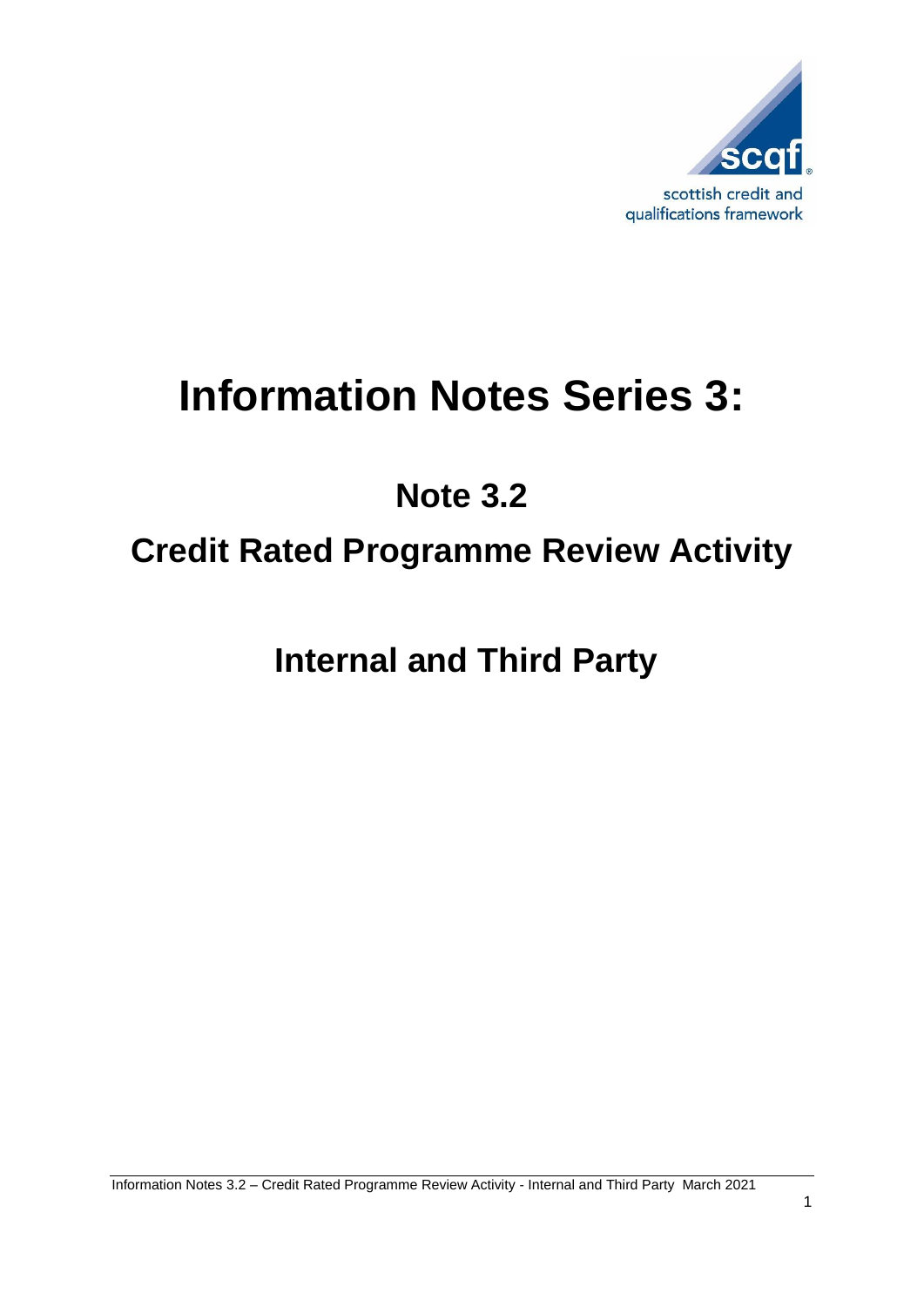### **Information Notes Series 3**

### **Credit Rated Programme Review Activity Internal and Third Party**

The ongoing monitoring and review of each credit rated programme is an integral part of each Credit Rating Body's (CRB) quality assurance responsibilities. There are two strands to this work: Annual Monitoring (note 3.1) and Programme Review (note 3.2).



**This note sets out to highlight aspects which CRBs would wish to ensure are included as part of their programme review process, to consider its continuing validity and relevance prior to the programme reaching the end of its credit rating lifecycle, and if appropriate to then extend that credit rating lifecycle.**

In terms of the **programme review activity** of an **internally credit rated programme,** for most CRBs this activity would normally sit within its existing mechanisms for course/programme review activity, and it is unlikely to be operated as a standalone process.

If you already operate a process for programme/course review, and you plan to review a credit rated programme which is due to reach the end of its credit rating lifecycle, there are a few other additional questions, **in relation to the credit rating that you need to ensure are being incorporated in order to evaluate the next steps required in terms of credit rating.** These would include asking:

 **Have there been any changes to the programme which could affect either the SCQF level or credit points that were allocated at the time of credit rating**? Examples of this could be changes to the original learning outcomes or assessment of the programme. If the answer is yes these changes need to be considered by the appropriate person/team in your organisation to enable a decision to be made in terms of the impact (if any) on the allocated SCQF level and credit points, and this could require re-credit rating work to be undertaken.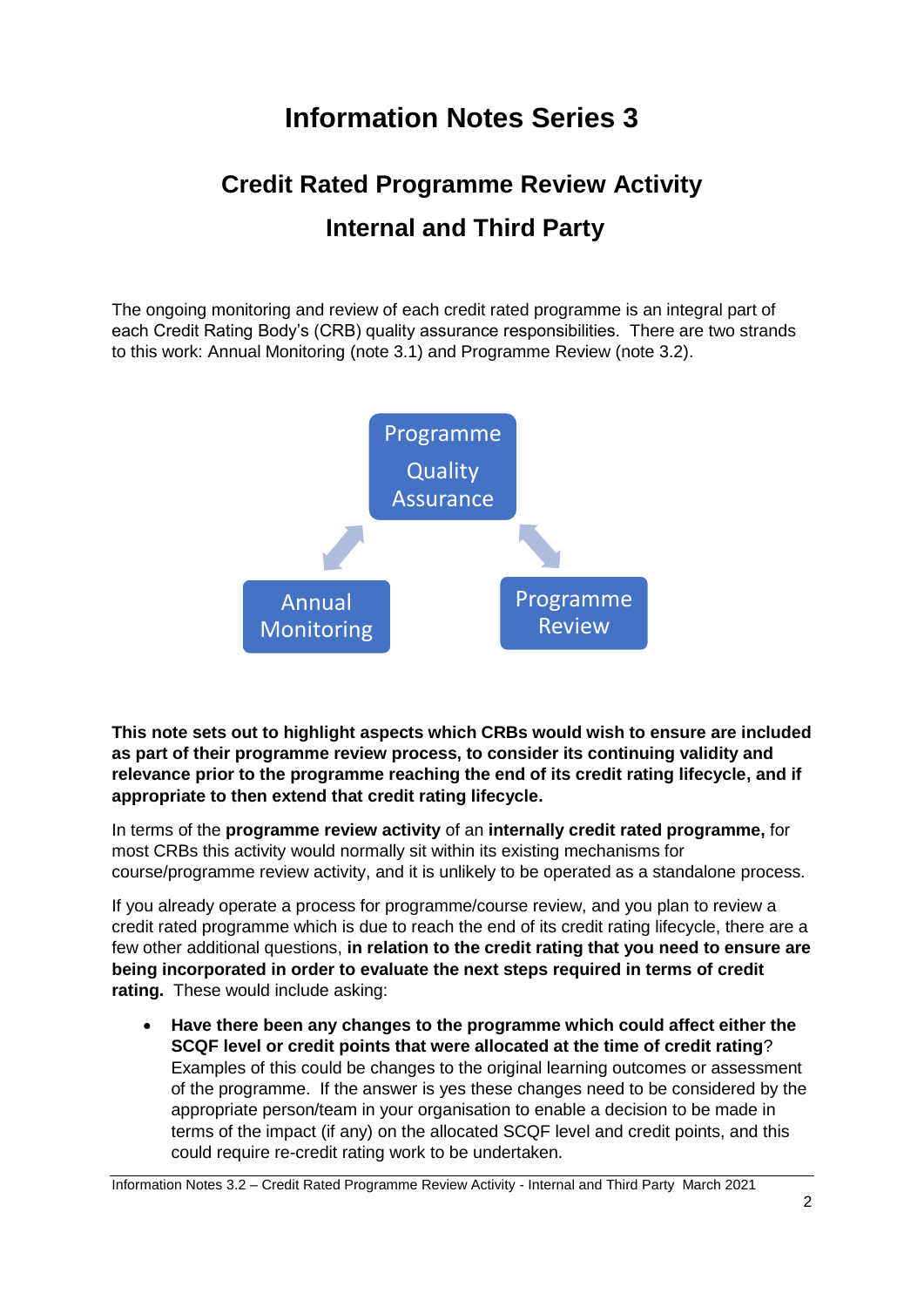- **If the credit rating has changed how does this impact on cohorts in the middle of a programme**? If this is the case, when would the changes take effect from?
- **How are any minor amendments to the programme recorded and is there an easy way to see at a glance what these have been?** Remember a number of small tweaks by different people or from one delivery to the next also has the potential to impact on the SCQF level/SCQF credit points that were allocated to the original programme.
- **Mode of Delivery** Has the delivery changed in a way that would impact on learning outcomes or assessment e.g. moving online?
- **How is the learner certificated?** Have there been any changes to the certification process or the certificate template? It is important to check that the certificate still has the correct details included.

Depending on the impact of these changes it may or may not require re-credit rating work to be completed prior to the review being considered by an approving manager or committee for decision.

#### **If there have been no changes it is still necessary for the final sign off of the review decision by an approving manager or committee to take place.**

All decisions in relation to this review work need to be recorded internally. The timeline for next review date of the programmes credit rating lifecycle needs to be agreed and the programme record on the SCQF database updated accordingly by your organisation's assigned SCQF database user.

In terms of **Third Party Credit Rating**, Principle 17 in the SCQF Handbook clearly states that a review date must be agreed between the CRB and the Third Party organisation:

### **Principle 17**

*Credit Rating Bodies must agree an appropriate review date for the credit rated qualifications(s)/learning programme(s) with the Third Party organisation.*

To ensure the smooth and timeous completion of review work it would be expected that each CRB has a process and planned timeline in place for each credit rated programme and that this is issued to third parties so they are aware of it in advance.

The date agreed should be done with your internal processes in mind and also the dates that your internal committees would routinely meet. The frequency of these may limit the opportunity you have to present the review work for their consideration.

Depending on what agreement you have in place with the third party regarding programme review activity **in addition** to the bullet points noted on page 2 you may also need to ask if there have been any changes to:

- **The assessment processes/methods;**
- **The quality assurance processes;**